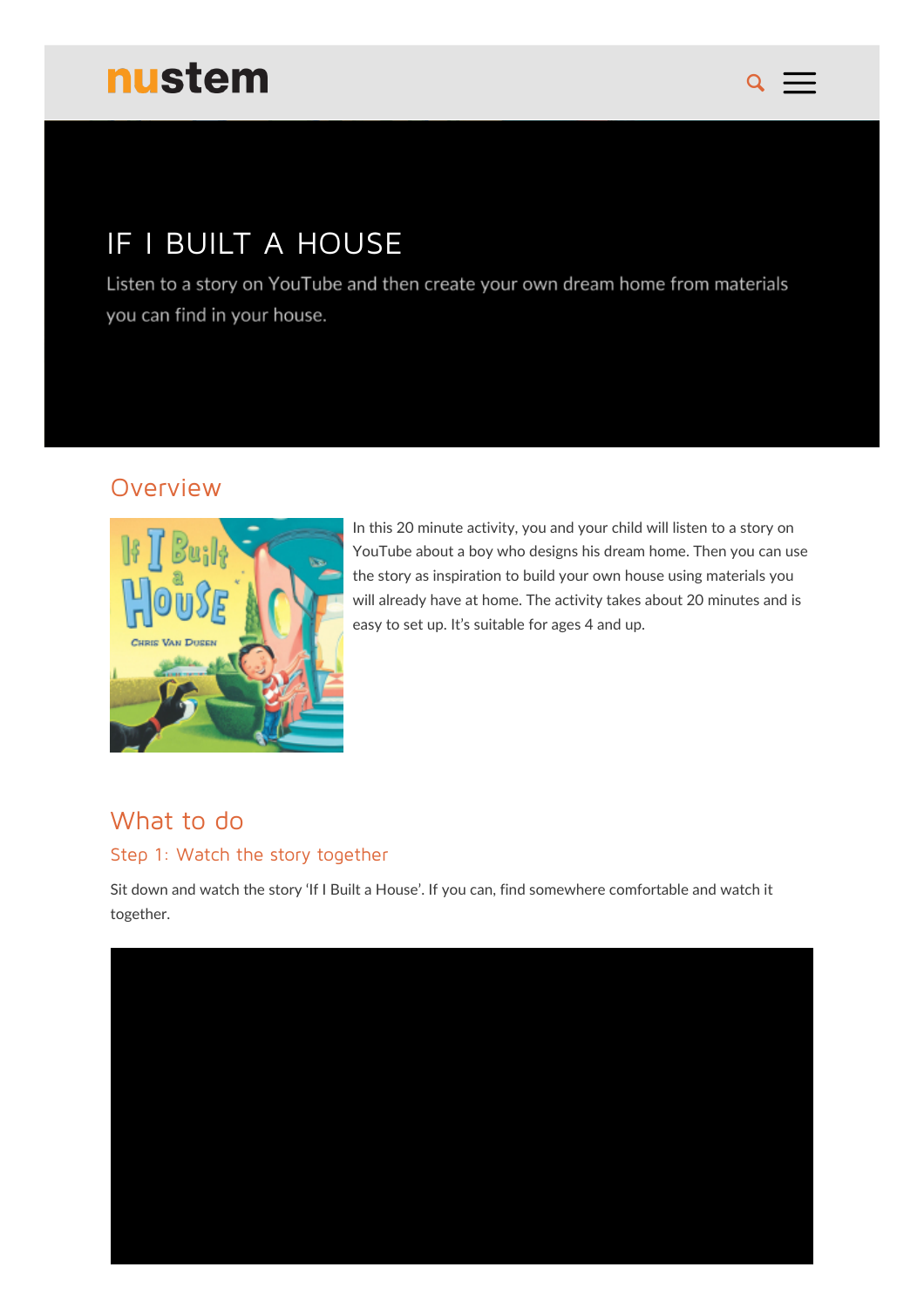#### Step 2: Talk about the story

Talk about the story. Ask:

- What was your favourite room in the house in the story? Why did you like it?
- What do you like about our house?
- Would you like to build a house like ours or a house like the one in the story?

You could listen to the story again and pause the video to look more closely at all the different rooms.

#### Step 3: Create your own house

Decide on the materials you are going to build your house from. This will depend on what you have available, and how big you want it to be.

For a small house you could use:

- Building blocks, Duplo, LEGO, or other construction toys
- Old greetings cards or playing cards
- Play Doh, or modelling clay
- Empty cardboard boxes, toilet or kitchen roll tubes, washed out yoghurt pots, margarine containers
- Tins and boxes of food
- Sticky tape, masking tape, pegs, blue tac to hold it together or you could just balance it!

For a house you can get inside you can use:

- Blankets, towels, sheets or duvet covers
- Chairs, tables or bunk beds
- Pegs or string to hold things in place
- Large cardboard boxes
- Washing baskets and clothes driers

If building isn't your thing, then you could draw your dream house instead.

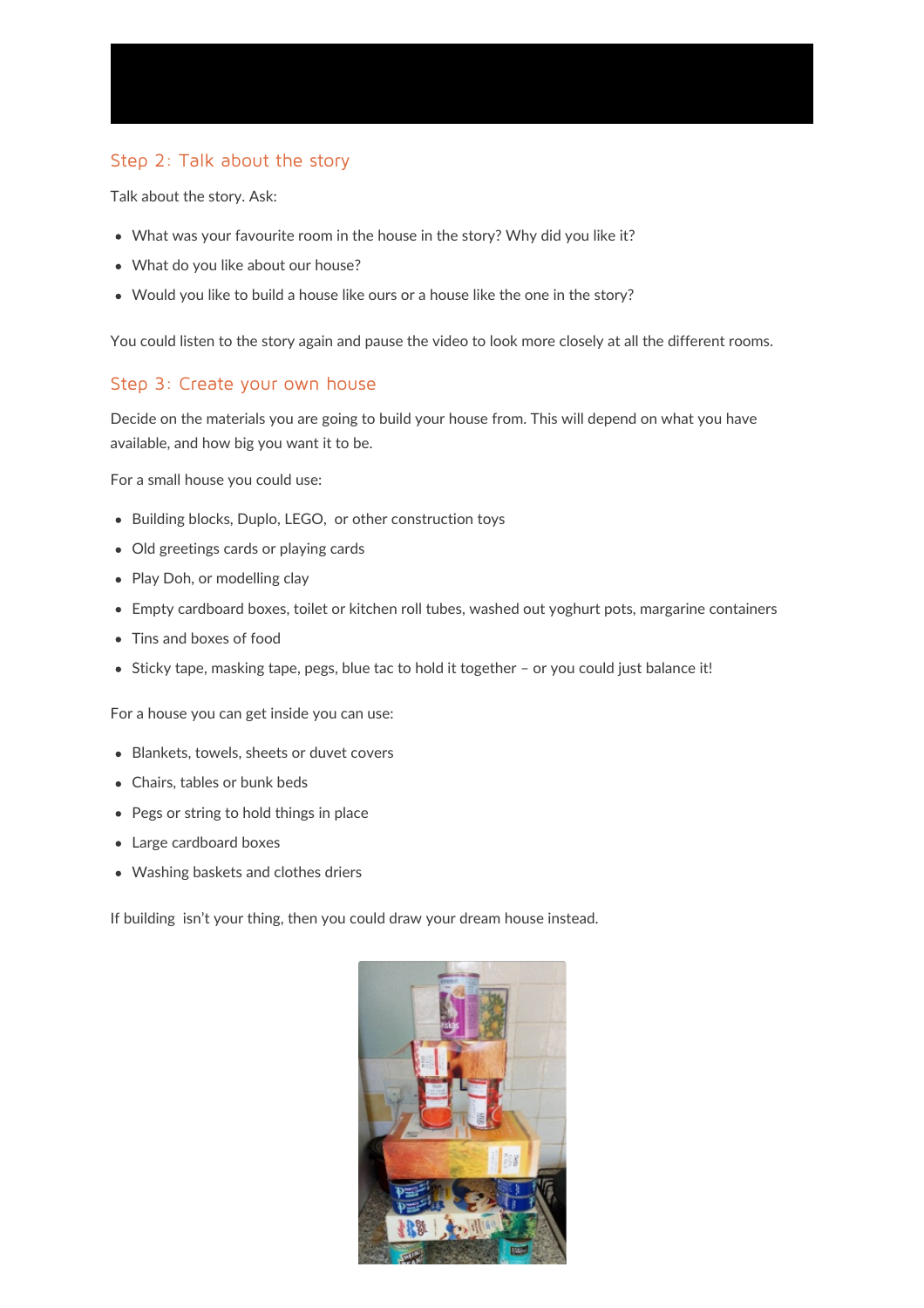

A house built from tins and food packets.



An example blanket house from [WikiHow](https://www.wikihow.com/Make-a-Blanket-Fort).

## Things to discuss

Once you've gathered your materials you can start to plan. You can ask:

- What do you think we should build first?
- What should we build it from?
- What else will we need?
- What else could we put in that room?
- How can we stick that together?
- Are there any more rooms we could build?
- What else does a house need?

## Other things to try

- Drawing a picture of your house to add more detail
- Drawing a plan of your house, labelling the different rooms
- Building each room from different materials then joining them all together

More activities based on this story can be found onthis page from Inventors of [Tomorrow](https://inventorsoftomorrow.com/2016/10/17/if-i-built-a-house-2/).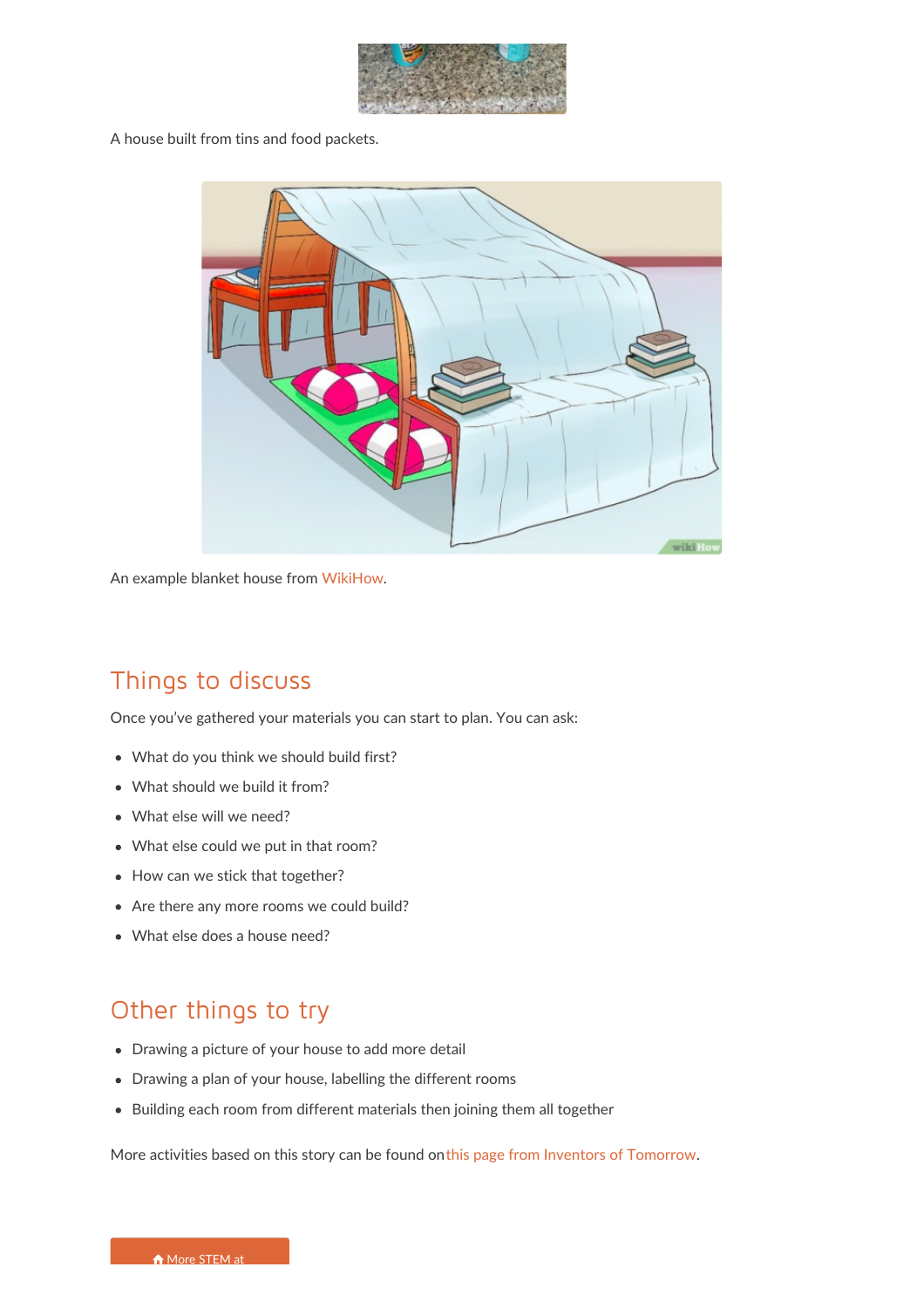#### What you'll need

 $\overline{\phantom{a}}$ 

- Something to watch YouTube on
- A variety of materials from around your house

#### Duration

20 minutes.

#### Suitable for…

Age 4 and up.

#### Safety notes

You know your children better than anyone, and you should judge whether they're ready for this activity. You might want to think in particular about:

- Supervision: the activity involves building things, so there's a trip hazard.
- If you're using full tins, they might be a bit heavy if the house falls over.

**Share this:**

**[Tweet](https://twitter.com/share)** 



# Northumbria University NEWCASTLE